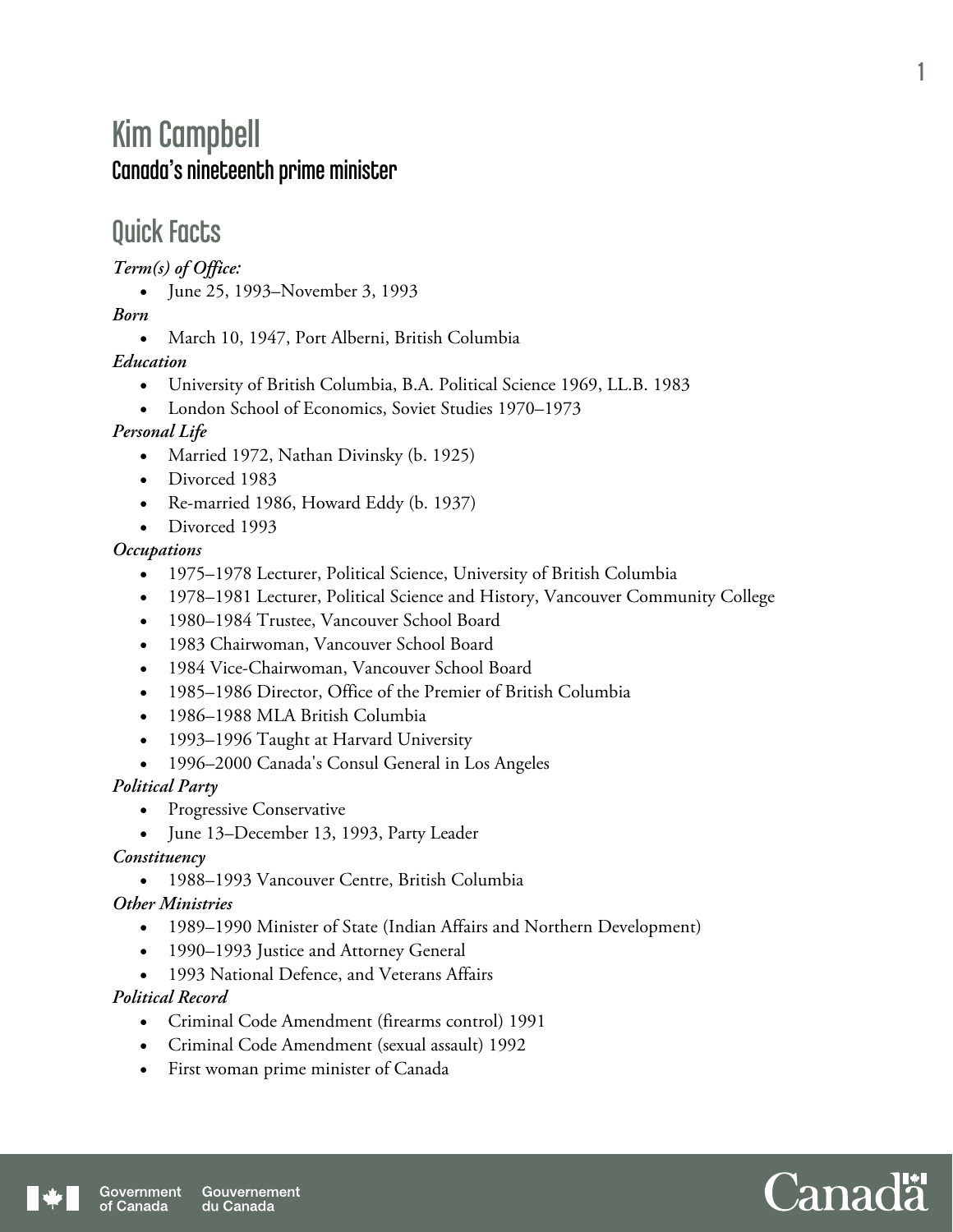## **Biography**

*In a democracy, government isn't something that a small group of people do to everybody else, it's not even something they do for everybody else, it should be something they do with everybody else.*—Kim Campbell, March 25, 1993

Kim Campbell spoke of the "politics of inclusion," a style of government she had demonstrated as Minister of Justice, in hopes of persuading Canadians to vote Tory one more time. However, like other new prime ministers inheriting a long term of office, she was unable to shake off an unhappy legacy. As did Tupper, Meighen and Turner, Campbell led Canada for only a brief period before going down to electoral defeat.

Avril Phaedra Douglas Campbell was born in Port Alberni, British Columbia, in 1947. Her parents moved to Vancouver soon after she was born, where her father studied law at the University of British Columbia (UBC). The marriage was not a happy one; her mother left the family when Campbell was only 12 years old. It was at this point that she changed her name to Kim. Despite the family distress, Campbell did well in high school and involved herself in politics at an early age, running for and winning the presidency of her student's council. Kim Campbell became the first female student president of Prince of Wales Secondary School.

In 1964, she went to UBC where she majored in political science. Here again, Campbell met with political success and was elected the first female president for first year students. After graduation, she took some graduate courses at the Institute of International Relations, before winning a scholarship to the London School of Economics (LSE). At LSE, Campbell began a doctorate in Soviet studies. She returned to Vancouver in 1973, her thesis unfinished, and began lecturing part-time at UBC and Vancouver Community College.

In 1980, she returned to UBC to study law, and at the same time, got involved in local politics. Campbell was elected to the Vancouver School Board and served for four years. Her platform of fiscal restraint caught the attention of the governing Social Credit party and she was asked to run as a Socred candidate in the 1984 provincial election. Although she lost the seat, Campbell was offered a job as a policy advisor to British Columbia Socred Premier Bill Bennett the following year. When Bennett resigned in 1986, Campbell ran for provincial leader but lost to Bill Vander Zalm. In the election held that year, she won a seat in the legislature. Here she made her mark by publicly opposing the premier's restrictive stance on abortion. By 1988, Campbell was being wooed by the federal Conservative party. Their star British Columbia Cabinet minister, Pat Carney, was retiring from politics and a candidate was needed for her seat in Vancouver Centre. Campbell agreed to run and won in the 1988 election.

She was offered a Cabinet post in 1989 as Minister of State for Indian and Northern Affairs. The following year she became Canada's first female Justice Minister. It was here that she proved her mettle as a politician. Campbell introduced a bill amending the gun laws. In the wake of the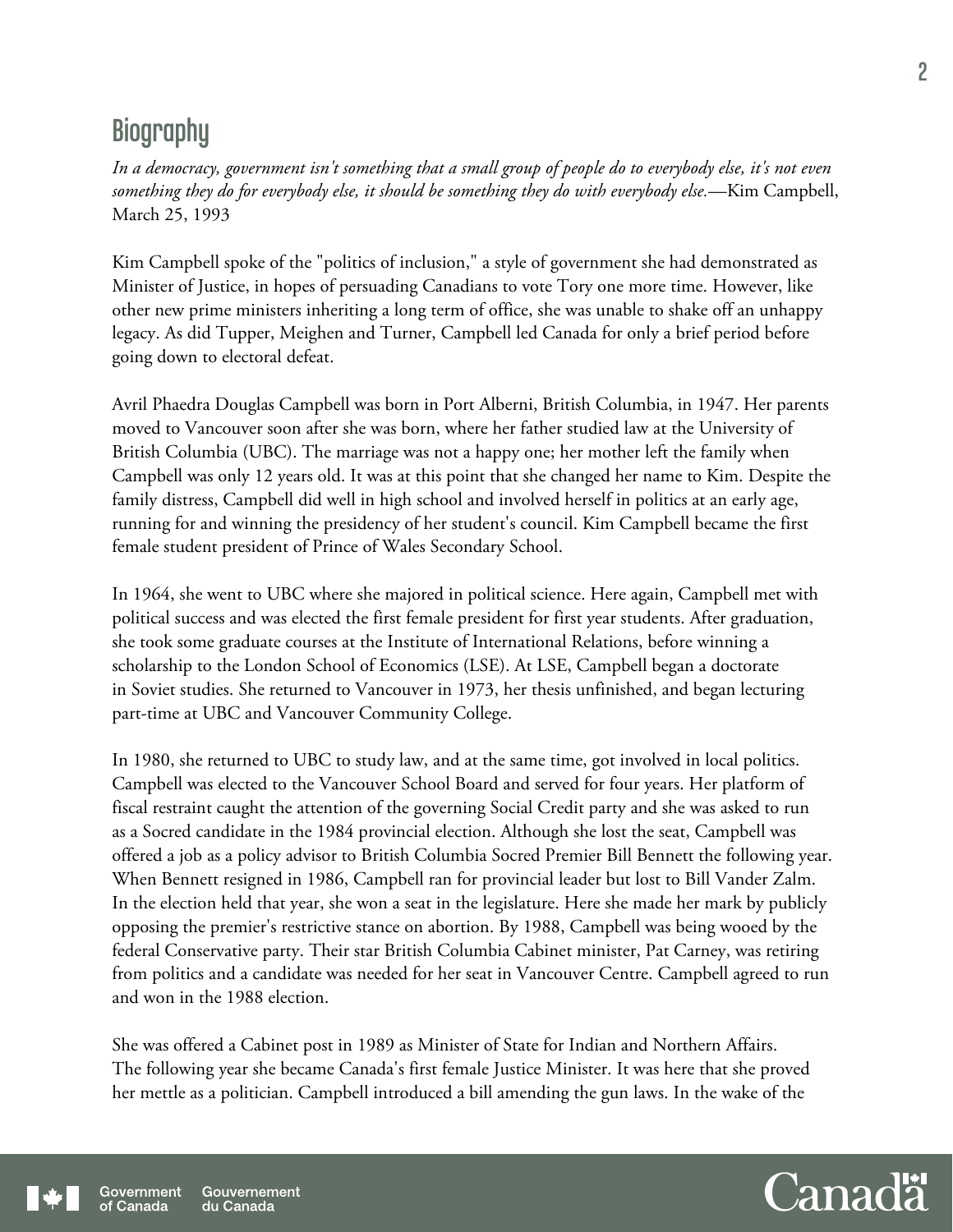1989 Montréal massacre, she had to satisfy a widespread public outcry for more restrictive gun laws and get support for the legislation from a determined lobby of gun-owners within her own caucus. Campbell was also praised for Bill C-49 which was drafted when the Supreme Court struck down the 1983 "rape shield" law as unconstitutional. She made the unprecedented move of consulting with women's groups and law associations, as well as ministry officials, in drafting the new law. By focusing on the principle of consent, Bill C-49 remained constitutional and still protective of a victim's rights. It passed second reading in the Commons with a rare vote of unanimity by all three federal parties.

In 1993, Campbell became Minister of National Defence and was immediately embroiled in the debate over the EH-101 helicopter contract and the deaths of four Somalis at the hands of Canadian paratroopers. By this time, Prime Minister Brian Mulroney had announced his retirement, and Campbell was encouraged to run for party leader. Her only strong competition was Jean Charest, and she won in a close contest at the convention in June. Kim Campbell became Canada's first female prime minister.

However the Conservative mandate to govern had expired and Campbell had to call an election for October 1993. She was unable to overcome her party's nine-year legacy and bore the brunt of voters' dissatisfaction with free trade, the GST, the Constitutional fiascos and the economic recession. The Conservatives suffered an unprecedented defeat, reduced to just two seats in the House of Commons they lost their status as an official party.

Campbell, having lost her Vancouver seat, returned to academia and accepted a fellowship at Harvard.

## International Relations

Before becoming prime minister, in her role as minister of national defence, Campbell had been active in international affairs. As prime minister, she attended the G7 Summit meetings in Tokyo in July 1993.

Under Mulroney, the government had arranged to purchase 50 state-of-the-art helicopters for the Canadian military. This plan was widely criticized as too expensive. Campbell had to defend the deal, but, in the heat of the election campaign, decided to reduce the number of helicopters that would be purchased. This issue was one of the causes of the Progressive Conservative Party's defeat in the election.

Campbell served as Canadian Consul General from 1996 to 2000 in Los Angeles, California. She is still active in the Club of Madrid, an organization of former presidents and prime ministers of 51 countries.

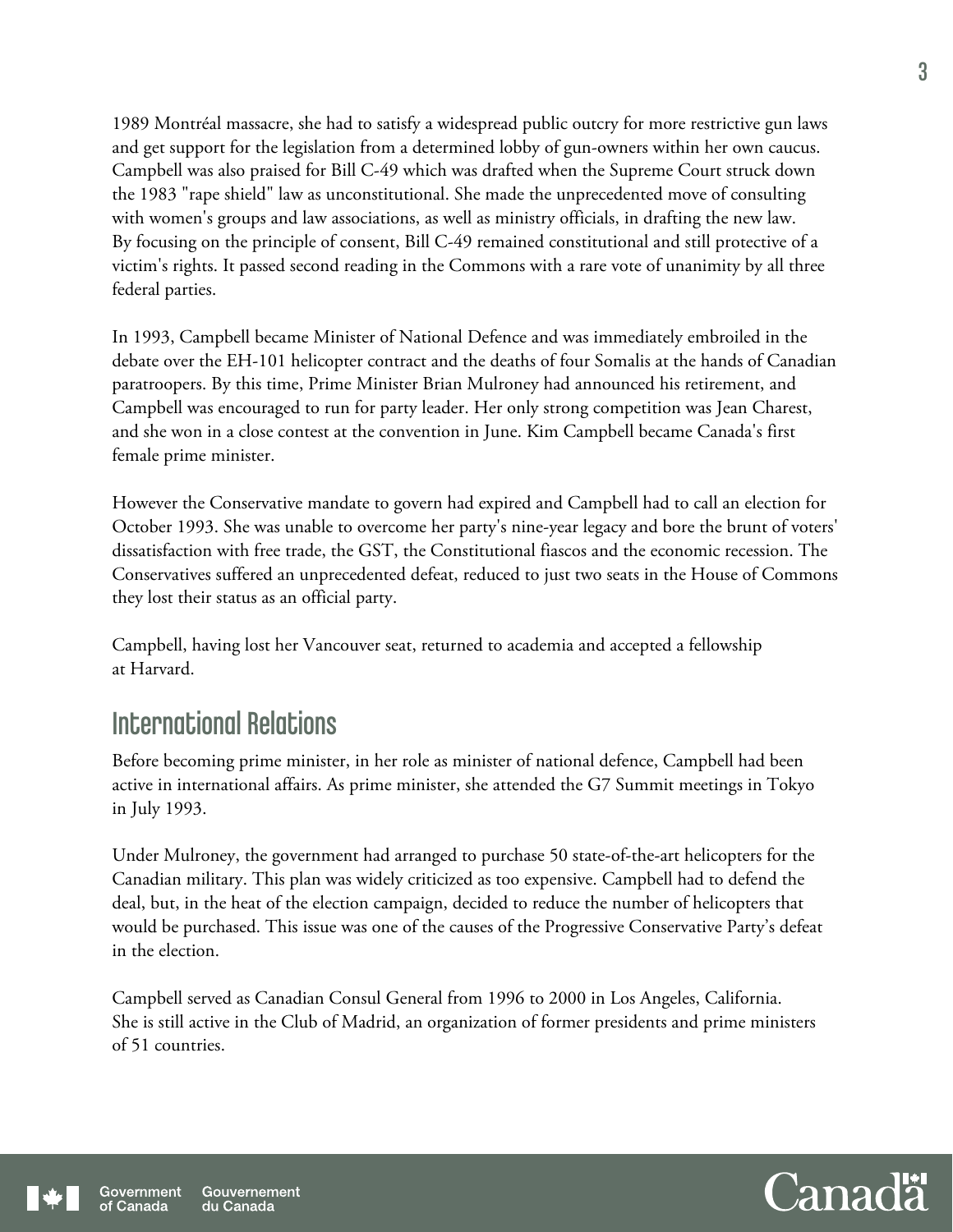### **Anecdote** The singing prime minister

In order to become the first woman in Canada to serve as Justice Minister, Defence Minister and prime minister, Kim Campbell had to maintain a reputation as a tough politician. But a talented entertainer lurks behind the combative exterior. From a very young age Campbell displayed musical ability; she plays the piano and the guitar by ear. As a child she joined the Pentecostal Church of a friend, preferring gospel music to the staid hymns of her parents' Anglican Church.

Whenever there was a school production involving dance, music or unusual costumes, Campbell joined in. At the University of British Columbia's law school in the 70s, she wrote, produced and performed in satires and skits lampooning the legal and political establishment, for the entertainment of her fellow students.

It was probably this taste for the theatrical that led Campbell to pose for her infamous photo as Justice Minister. Wearing a strapless evening gown, she appeared bare-shouldered behind the robes of office.

### **Bibliography**

Bueckert, Dennis. *Kim Campbell: Above the Shoulders*. Hull, Quebec: Voyageur Pub., 1993.

Campbell, Kim. *Kim Campbell.* Ottawa: s.n., 1993. Issued also in French: *Kim Campbell.* 

——. *Sayings of Chairman Kim.* Montréal: Robert Davies Publ., 1993.

——. *Time and Chance: The Political Memoirs of Canada's First Woman Prime Minister.* Toronto: Doubleday Canada, 1996.

*Canada's Prime Ministers, 1867–1994.* [Ottawa]: National Archives of Canada, 1994.

*Canada's Prime Ministers, 1867–1994: Biographies and Anecdotes.* [Ottawa]: National Archives of Canada, [1994].

Davey, Frank. *Reading "Kim" Right.* Vancouver: Talonbooks, 1993.

Dobbin, Murray. *The Politics of Kim Campbell: From School Board Trustee to Prime Minister.* Toronto: J. Lorimer, 1993.

Fife, Robert. *Kim Campbell: The Making of a Politician.* Toronto: Harper Collins, 1993.